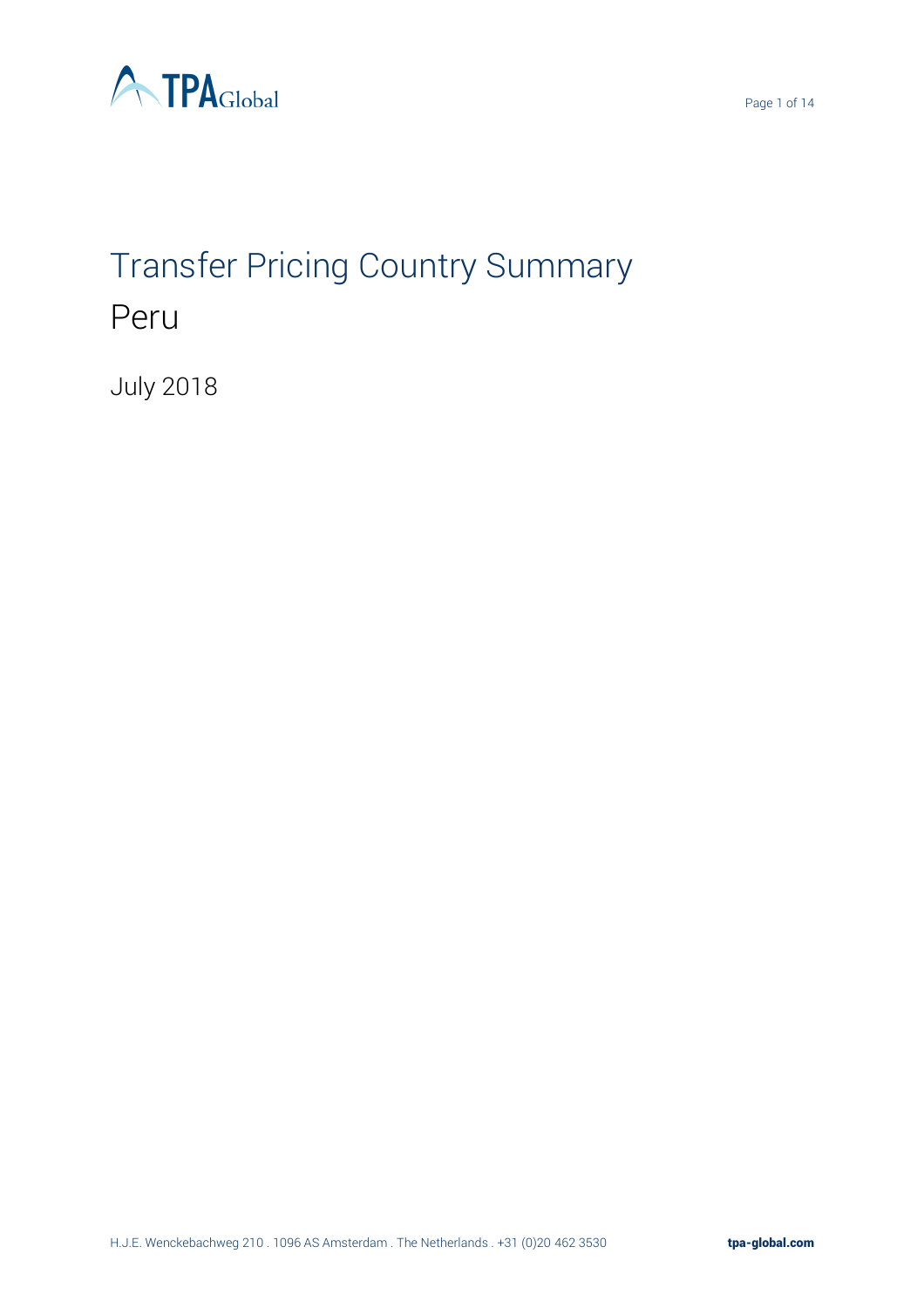

# Legislation

# Existence of Transfer Pricing Laws/Guidelines

The legal frameworks for transfer pricing are Articles 32 and 32-A of the Peruvian Income Tax Law (PITL) and Chapter XIX of the PITL Regulation.

Chapter V Article 32 of the PITL indicates that in the cases of sales, capital contributions of goods and other transfers of property, service provision and any other type of transaction in any capacity, the value assigned to goods, services and other benefits, for tax purposes, will be the market one. If the assigned value differs from the market value, either by overvaluation or undervaluation, the National Superintendency of Tax Administration - SUNAT will proceed to adjust it for both the acquirer and the transferor. Section 4 of the same Article determines that for transactions between related parties or that are made from, to or through of countries or territories with low or no taxation, the prices and amount of economic compensation that have been agreed with or between independent parties in comparable transactions, under the same or similar conditions, according to the established in Article 32 ° -A.

Article 32-Aof the PITL establishes that market value, for transactions between related parties or made from, to or through countries or territories with low or zero taxation, shall be the prices and amount that would have been agreed with or between independent parties in comparable transactions, under the same or similar conditions.

To define the market value of intercompany transactions, Article 32-A of the PITL (incorporated by Article 22 of Legislative Decree 945, published on 23 December 2003) set forth the guidelines regarding the legislation scope, definition of related parties, adjustments to be made, comparability analysis, transfer pricing methods, APAs and formal obligations. It also refers to the OECD Transfer Pricing Guidelines as a source of interpretation of transfer pricing analysis, as long as they do not contradict the PITL.

Chapter XIX (Articles 108 to 119) of the PITL Regulation was incorporated in Article 3 of Supreme Decree 190, published on 31 December 2005. It contains the regulations for the correct application of Article 32-A, and sets the following transfer pricing provisions:

- − Article 108 sets forth several conditions to be considered for related parties and listed the countries or territories with low or no taxation;
- − Article 109 states the primary, corresponding and secondary adjustments to be made;
- − Article 110 specifies elements or circumstances that determine whether transactions are comparable or not, such as characteristics of the operations, functions and economic activities, the contractual terms, economic circumstances and business strategies;
- − Article 111 sets out the factors that should be taken into account in order to eliminate differences between the transactions being compared, through reasonable adjustments;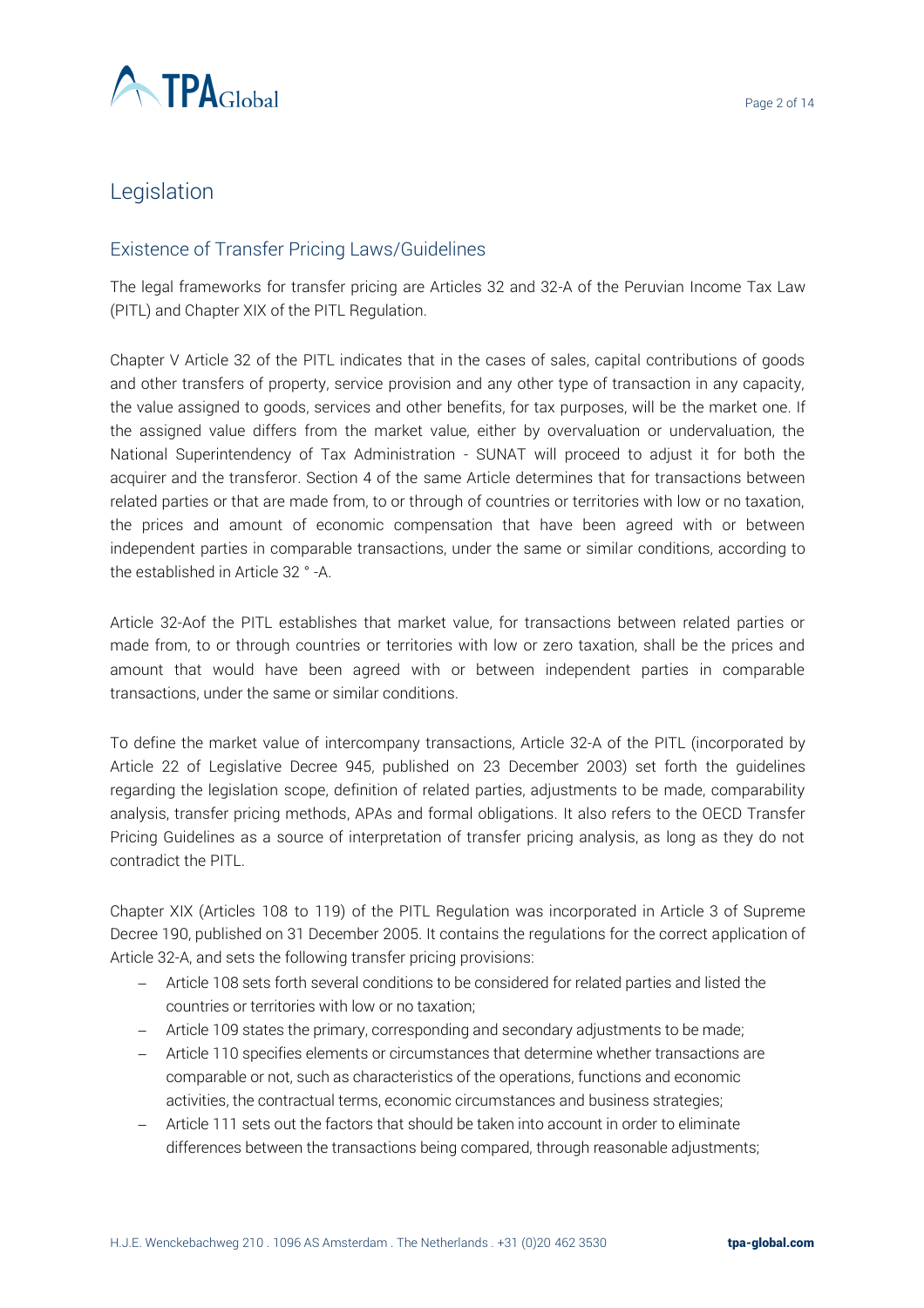



- − Article 112 states that the market value should be determined transaction by transaction, and the article also provides exceptions to this rule;
- − Article 113 specifies the appropriate method to reflect the economic reality of each transaction, based on the type of business, the quality and quantity of information available, the degree of comparability and the level of adjustments required;
- − Article 114 and 115 refer to the price range, the determination of the interquartile method and the calculation of the median;
- − Article 116 stipulates the documentation and information that may support the transfer price calculation;
- − Article 117 refers to the information to be included in the Transfer Pricing Study (TPS);
- − Article 118 states the conditions and characteristics of the APA procedure;
- − Article 119 refers to deductible expenses in countries with low or no taxation.

The Legislative Decree 1312 published on 31 December 2016, modified several articles of the PITL with the intention of adapting national legislation to the international standards and recommendations issued by the Organization for Economic Cooperation and Development (OECD) on the exchange of information for tax purposes, international taxation, erosion of tax bases, prices of transfer and combat against tax avoidance. The main changes are:

It modified article 32-A (g) of PITL in order to adopt the three-tiered approach to transfer pricing documentation (Master file, Local file and Country-by-country report). According to the provisions given in the Article 32°-A, subsection g) of the PITL, the SUNAT may exclude taxpayers to the obligation to submit the informative affidavits Local Report, Master Report and/or Country-by-Country Report.

Modification of subsection g) of article 32 ° -A of the PITL: sworn statements and other formal obligations. Beginning in fiscal year 2016, taxpayers subject to the scope of the transfer pricing rules, whose income accrued in the taxable year exceeds 2,300 UIT (\*) PEN 9,315,000, approximately USD 2.9 million, must submit annually the affidavit of the Local Report, regarding the transactions that generate taxable income and/or deductible costs or expenses for the determination of the tax. Notwithstanding the foregoing, SUNAT may demand compliance with the aforementioned obligation for other operations that do not generate taxable income and/or deductible costs or expenses. As of fiscal year 2017, taxpayers who are part of a group whose income accrued in the taxable year exceeds 20,000 UIT PEN 81,000,000, approximately USD 25.3 million, must submit annually, according to the provisions of the regulations, the informative affidavit Master Report that Contains, among others, the organizational structure, the description of the business or businesses and the transfer pricing policies on intangibles and financing of the group and its financial and fiscal position. Likewise, taxpayers who are part of a multinational group must submit annually, according to what the regulations indicate, the informative affidavit Country-by-Country Report that contains, among others, information related to the global distribution of income, taxes paid and business activities of each of the entities belonging to the multinational group that develop their activity in a specific country or territory. It should be noted that these regulatory changes refer to the formal obligations of the fiscal year 2017, which will be declared during the year 2018. In effect, although for that year there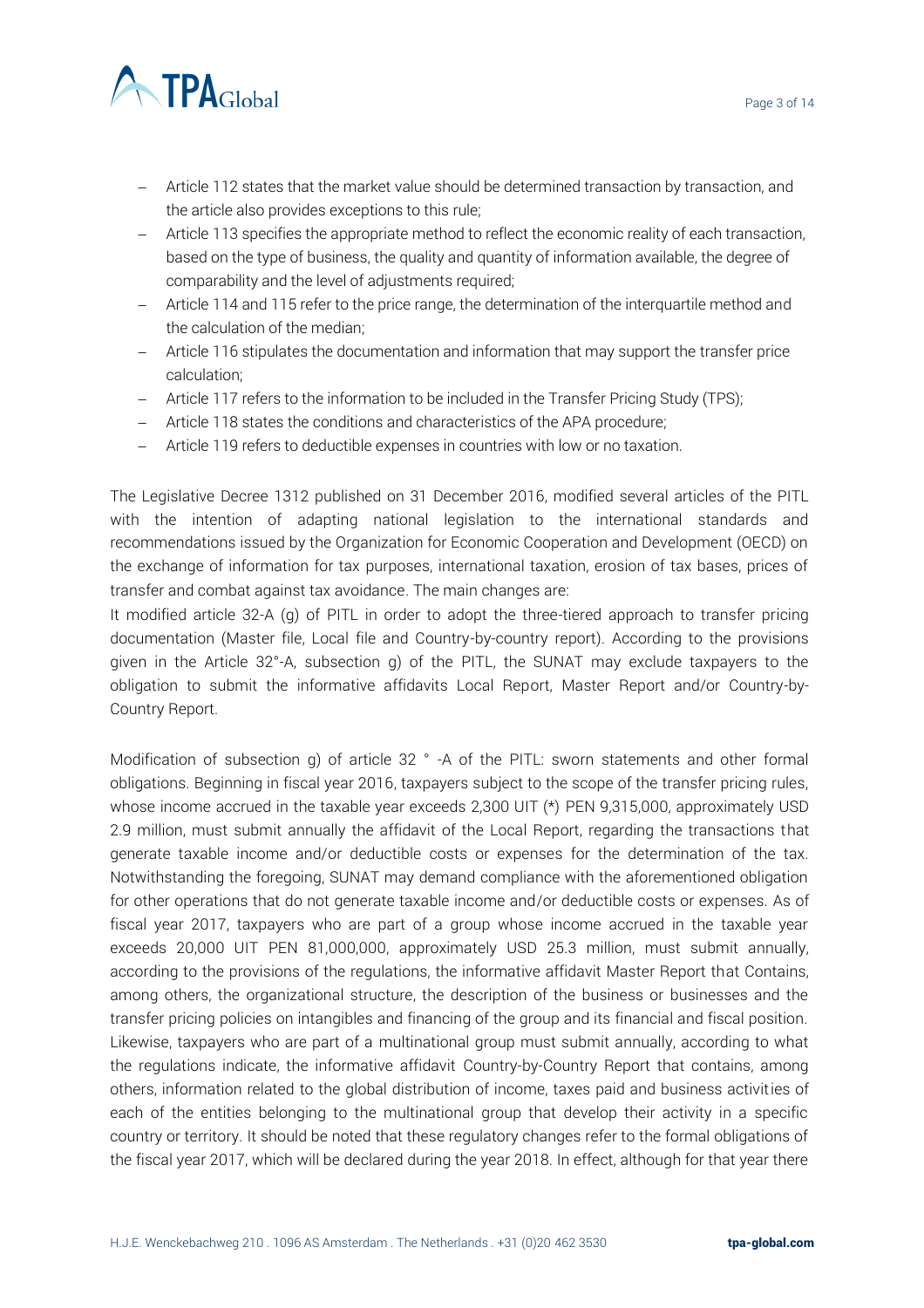

will no longer be the Transfer Pricing PDT 3560 and the TPS. As such, these will be replaced by the Local Report and the other reports, which in essence will contain the information that is being collected in said documents and the supporting documentation. The formal obligations referred to 2015 and previous years (PDT 3560 and Technical Transfer Pricing Study) will be prepared and declared in the same way that the statements were made in previous years, that is, in the tax period corresponding to the month of May which is declared during the month of June according to the last digit of the taxpayer's ID (RUC) number.

It modified numeral 1 of subsection e) of article 32 ° -A of the PITL related to Comparable Uncontrolled Price Method, when applied to commodities (the so-called: "sixth method") Comparable Uncontrolled Price Method for commodities ("Sixth Method"). Modification introduced with Legislative Decree 1312 has simplified the scope of the previous definition, especially when it refers to the import and/or export of commodities, limiting the space so that in the handling of these operations, a situation of lower tax revenue could be presented. The Market Value will be determined considering the date of the quotation value as the term of the shipment of exported goods or the disembarkation of imported goods. The regulation will indicate the list of goods included, the market or the characteristics of the market from which the price is obtained, the quotation to be considered from said market, and the adjustments that are accepted to reflect the characteristics of the asset and the modality of the operation.

Incorporation of numeral 7 to subsection e) of article 32 ° -A of the Law: Incorporation of Other Methods. This modification refers to the methods used in the determination of the market value for transactions between related parties or that are made from to or through countries or territories with low or no taxation. In particular, it adds the possibility of considering other methods to the six established in the standard, when the application of any of these methods is not appropriate due to the nature and characteristics of the activities and transactions. The conditions for its use will be established in the regulations.

Incorporation of subsection i) of article 32 ° -A of the Law: Services Management This incorporation is adding some details for the treatment of the Services traded between related parties and / or from to or through countries or territories with low or no taxation. It asks the taxpayer, without prejudice to the other requirements of the transfer pricing regulations, that in the case of services the benefit test is fulfilled, that is to say that the service provided provides economic or commercial value to the recipient of the service, such as if it had occurred between unrelated parties. In addition, you must provide the documentation and information requested, as necessary conditions for the deduction of the cost or expense. This requirement would demand that the reception of the service be analyzed, not only from the point of view of a taxpayer's expenditure, but also from the income for its related part, requiring the calculation of the Net Cost plus Margin NCPM (Operating Profit / Sum of Costs and Expenses). Likewise, a cap is being placed on the NCPM obtained by the service provider, in the case of low added value services, since it cannot exceed five percent (5%) of the costs and expenses incurred. Those services that meet the following characteristics are considered as low value-added services: (i) they are of an auxiliary or support nature; (ii) they do not constitute principal activities of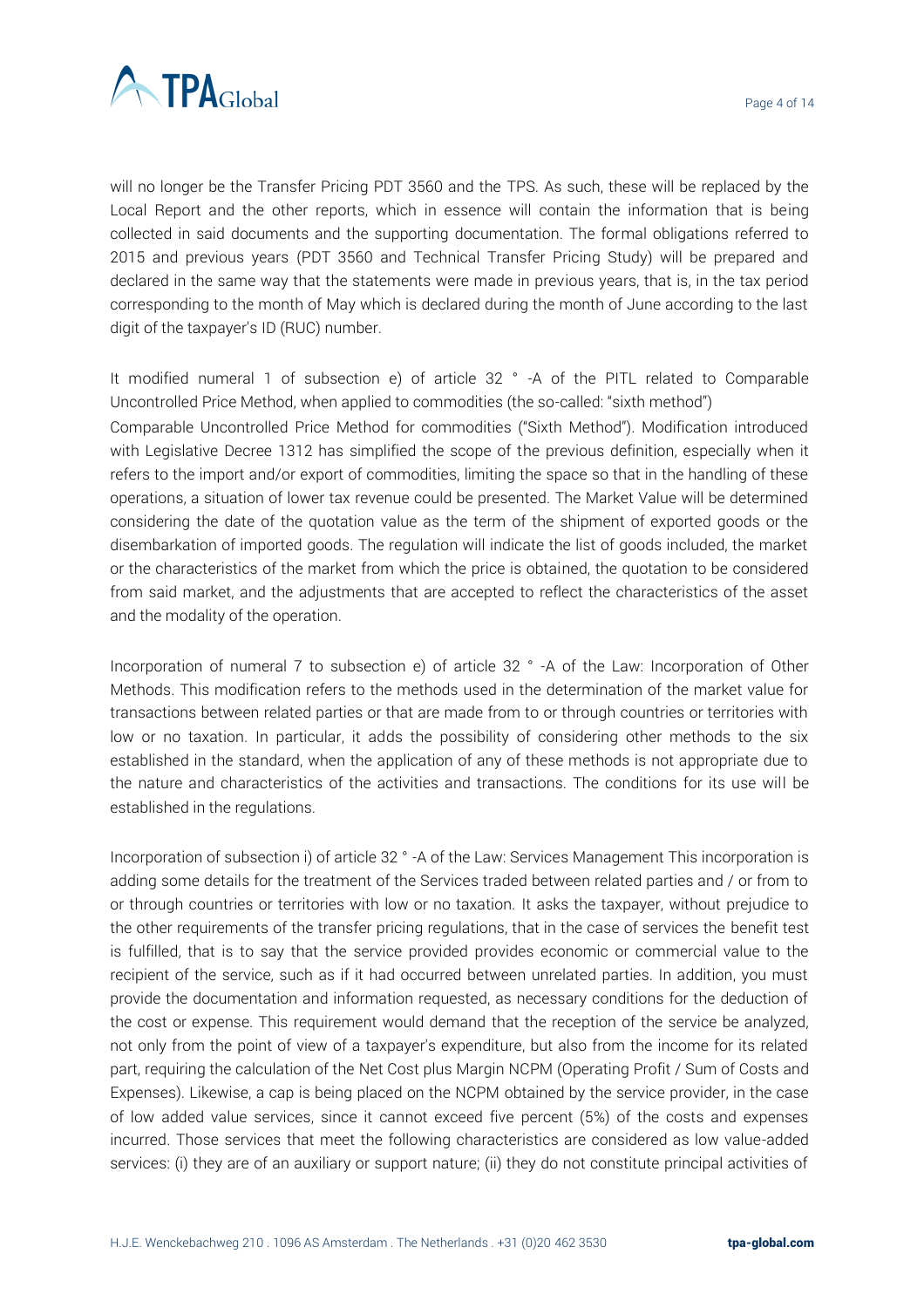

the taxpayer or the multinational group, as applicable; (iii) do not require the use of unique and valuable intangibles, nor do they lead to the creation of unique and valuable intangibles; and (iv) they do not involve assuming or controlling a high or significant level of risk, nor do they generate a significant level of risk for the service provider. The PITL regulation may indicate in a referential manner the services that qualify as low value added and those that do not. The benefit test is being required starting in year 2017.

(\*) UIT = Taxation Unit 2017: PEN 4,050 approximately USD 1,266. Exchange rate: PEN 3.2 per USD

Supreme Decree No. 333-2017-EF, published on November 2017 modified Article 116 of the RITL related to the obligation to submit the sworn informative declarations of the Local Report, Master Report and Country by Country Report.

# Definition of Related Party

According to Article 32-A of the PITL, 2 or more individuals, companies or entities are considered related if one of them participates, directly or indirectly, in the administration, control or capital of the other, or if the same person or group of persons participate, directly or indirectly, in their administration, control or capital.

It also establishes that the use of third parties (intermediaries) for transactions between related parties is not allowed for transfer pricing purposes.

Article 24 of the PITL Regulation defines related party as:

- − a natural or legal person owns, directly or indirectly, more than 30 percent of the capital of another legal person;
- − the same natural or legal person owns, directly or indirectly, more than 30 percent of the capital of two or more legal persons;
- − in any of the above situations, when that same proportion of capital belongs to spouses or individuals linked up to the second degree of consanguinity or affinity;
- − the capital of two or more companies that makes up of more than 30 percent of their common partnership;
- − legal persons or entities that have one or more common directors, managers, administrators or executives with decisive power in financial, operational or commercial matters;
- − 2 or more natural or legal persons consolidate financial statements;
- − there is a business cooperation agreement with independent accounting;
- − there is a business cooperation agreement without independent accounting;
- − there is a joint venture agreement in which any of the associated parties, directly or indirectly, share more than 30 percent of the results or profits of one or more businesses of the managing associated; in which case the managing associated and each of its associated parties will be considered as related parties;
- − a non-domiciled company has one or more permanent establishments in a country, in which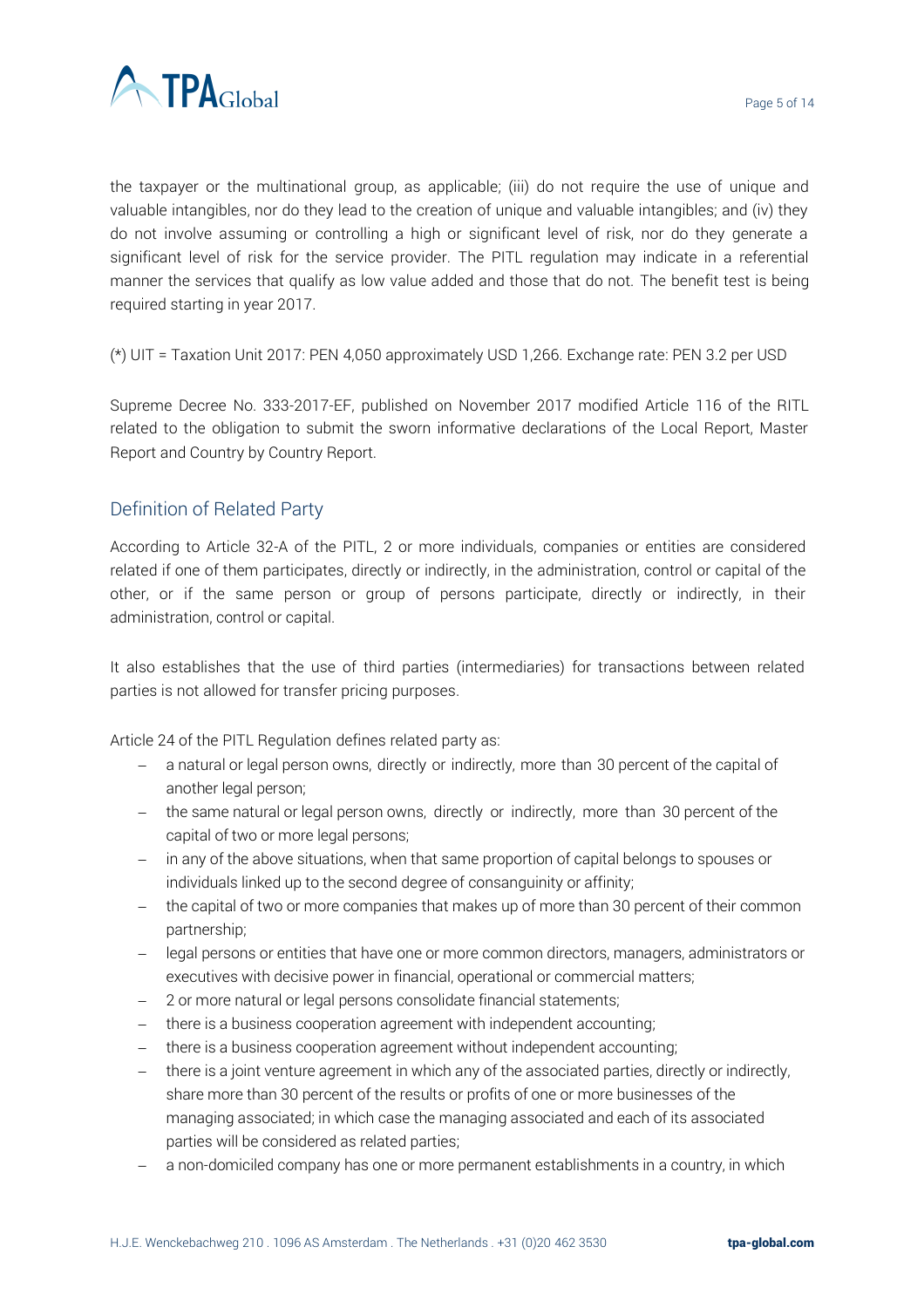

case there will be entailment between non-domiciled company and each of its permanent establishments;

- − a company based in Peruvian territory has one or more permanent establishments abroad;
- − a natural or legal person having a dominant influence over the management decisions of one or more legal persons or entities;
- − a natural person, company or entity, during the fiscal year preceding the one under analysis, sells goods or renders services to an unrelated company or group of associated companies, which account for at least 80 percent of its total annual income and at least 30 percent of the total annual cost of the buyer during the same fiscal year;
- − Parties located in a low tax jurisdiction are deemed as controlled, and transactions with such parties fall within the scope of the transfer pricing regulations. The Annex of the PITL Regulation, referred to in Article 86, includes the following 43 countries or territories with low or no taxation: Alderney, Andorra, Anguilla, Antigua and Barbuda, Netherlands Antilles, Aruba, Bahamas, Bahrain, Barbados, Belize, Bermuda, Cyprus, Dominica, Guernsey, Gibraltar, Granada, Hong Kong, Isle of Man, Cayman Islands, Cook Islands, Marshall Islands, Turks and Caicos Islands, British Virgin Islands, Virgin Islands of the United States, Jersey, Labuan, Liberia, Liechtenstein, Luxembourg, Madeira, Maldives, Monaco, Montserrat, Nauru, Niue, Panama, Samoa, St. Kitts and Nevis, Saint Vincent and the Grenadines, Saint Lucia, Seychelles, Tonga, Vanuatu.

Legislative Decree 1120 introduced Chapter XIV of the International Tax Transparency Regime, applicable to domestic taxpayers who are subjected to Peruvian tax law, and owners of entities which are not domiciled, incorporated a particular definition of controlled entities as well as the attribution of income. This decree is effective as of the fiscal year 2013.

# Transfer Pricing Scrutiny

The Peruvian tax authority is the Superintendencia Nacional de Adminstración Tributaria (SUNAT). SUNAT has issued required information with regard to related parties and transfer pricing m ethodology for general tax audits. During the audit, the taxpayer may informally clarify issues, present evidence to support facts and discuss issues.

The burden of proof lies with the taxpayer. However, a challenge by the SUNAT requires supporting from the taxpayer in order for them to pass a court trial test.

Legislative Decree 1124 introduced amendments of the PITL and Tax Code, effective as of fiscal year 2013, modifying the first and second paragraph of subsection c) of Article 32-A of the Act, as follows:

- − Only proceed to adjust the value agreed between the parties when SUNAT determines lower tax in a particular country than it would apply by implementing the transfer pricing rules;
- − SUNAT can adjust the agreed value even without complying with the above assumption, if this has an impact on the determination of a greater tax in the country in transactions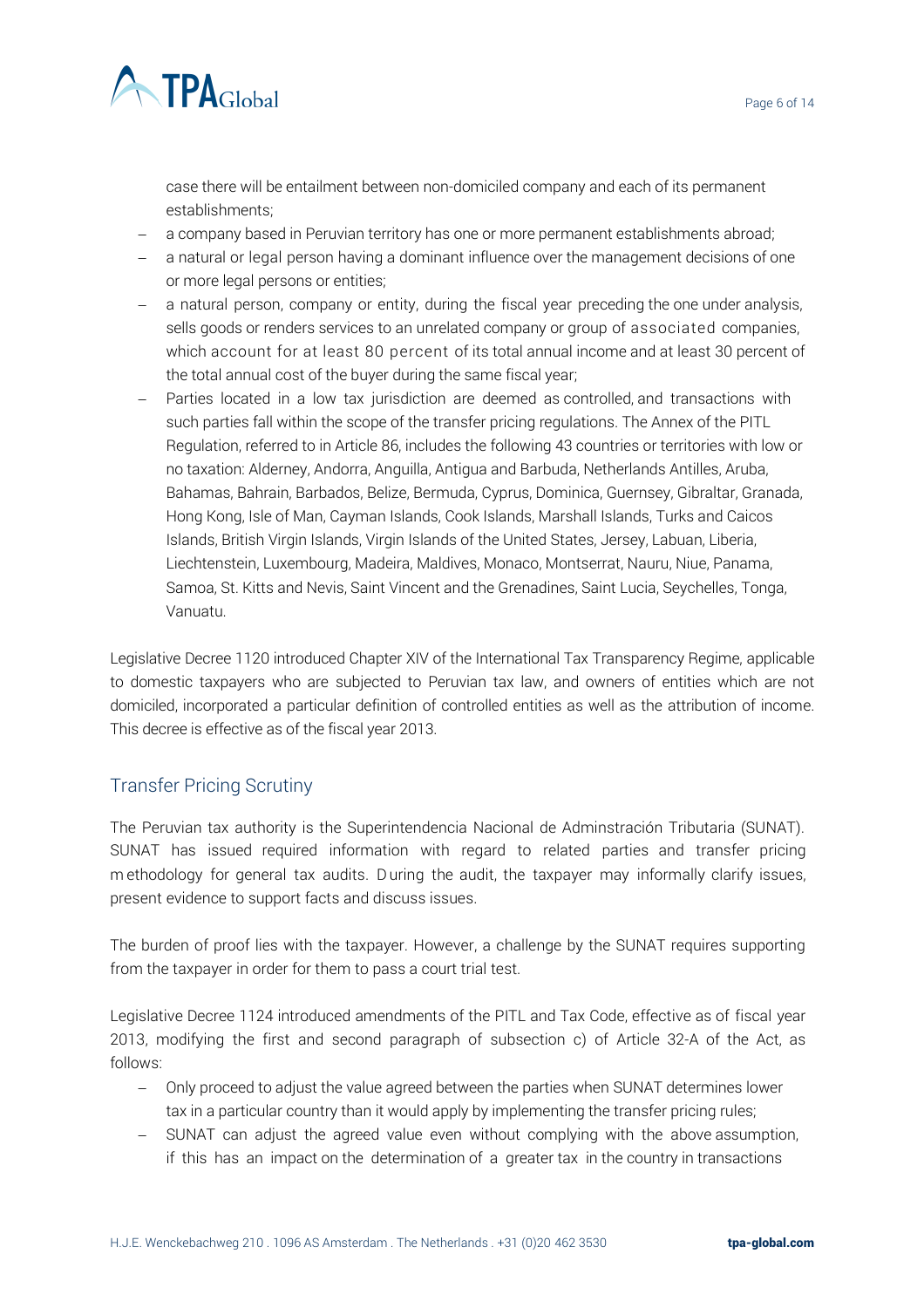



with other related parties;

− This evaluation should be considered for each transaction or group of transactions, according to the assessment that was made when applying the respective method.

# Transfer Pricing Penalties

According to numerals 2, 4 and 8 of article 176 of the Peruvian Tax Code, it is a punishable offense:

- − Not to submit informative affidavit within the established deadlines. The penalty is a fine equivalent to 0.6 percent of net income, which cannot be less than 10 percent of a UIT (USD 125 approximately) or more than 25 UIT (USD 31,250 approximately);
- − Submit the informative affidavit incompletely or with nonconforming information. The penalty is a fine equivalent to 30 percent of UIT (USD 375 approximately);
- − Failure to file the informative affidavit without taking under consideration the guidelines and terms establish by SUNAT. It is punishable with a fine equivalent to 30 percent of a UIT (USD 375 approximately);
- − Furthermore, new penalties have been approved by virtue of Legislative Decree N° 1311, published on 31 December 2016 that modified numeral 27 of article 177 of the Tax Code;
- − Failure to show or to file the documentation and information referred to in subsection g) of article 32-A of the PITL; which, among others, support the informative affidavits Local Report, Master Report and/or Country by-Country Report, is a punishable offense with a fine equivalent to 0.6 percent of the net income, which cannot be less than 10 percent of a UIT or more than 25 UIT.

# Advance Pricing Agreement (APA)

The consultations binding regulated in article 95-A of the Tax Code in the event of a consultation on the transfer price law application such response shall be binding on SUNAT.

The PITL explicitly sets forth the possibility of APAs. The conditions and characteristics are detailed in chapter XIX of the PITL Regulations. APAs are available for cross-border transactions only.

Under the APA procedure, the taxpayer must file a request containing the proposed transfer pricing method, the comparable transactions or enterprises, the supporting data including the years analyzed, the adjustments to the selected comparables, the exact price or range of prices, the amount of compensation or profit margin, and the hypotheses used.

The SUNAT has 12 months to review the request; during the period the taxpayer can modify the request. In case the Peruvian Tax Authority does not make a decision within the 12 months, the request is rejected.

APAs apply to the fiscal year of approval of the request and the 3 subsequent years.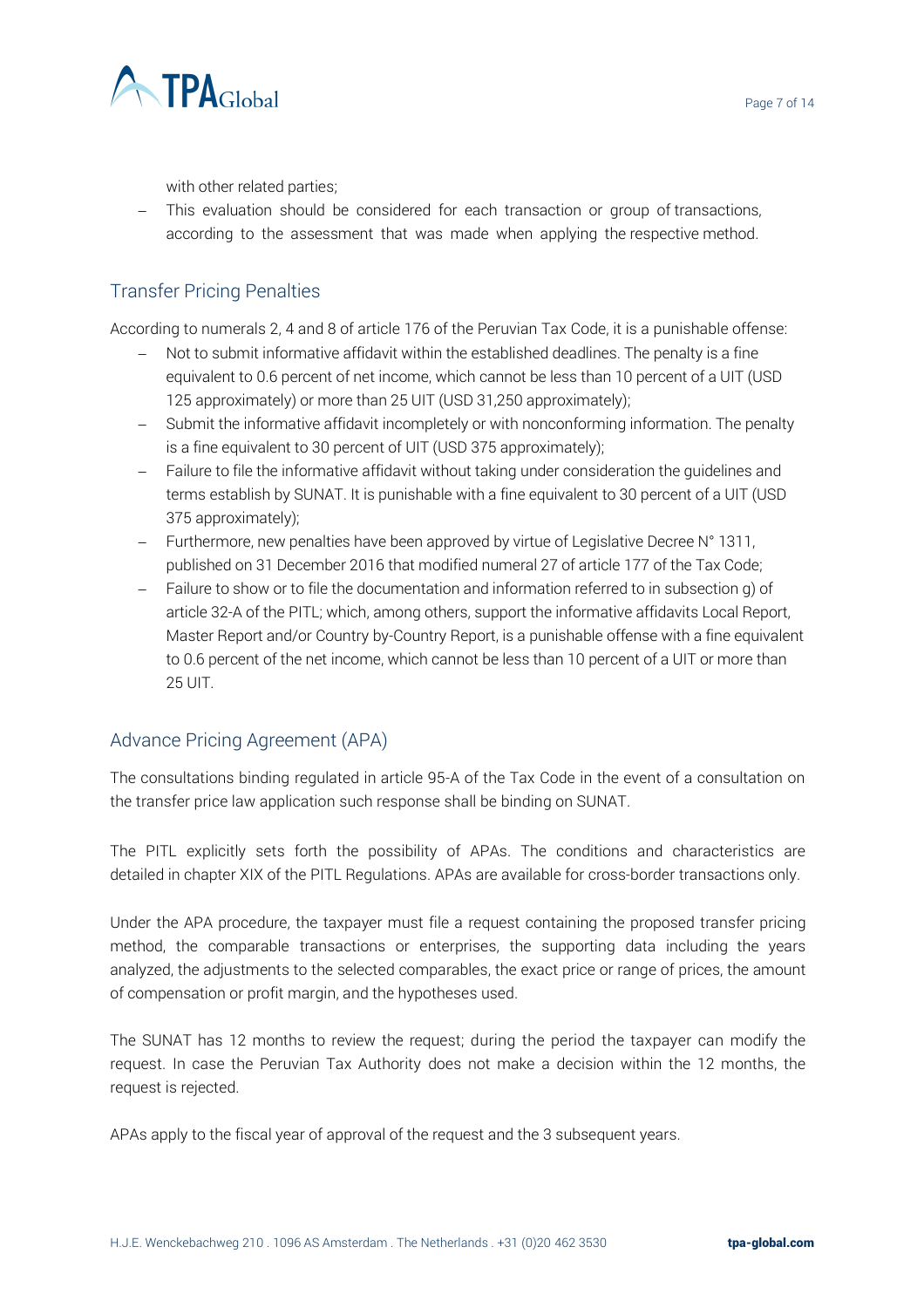

Supreme Decree 258 introduced amendments into the PITL regulation, effective as of fiscal year 2013; the term that the Tax Administration is required to examine the APA proposal submitted by the taxpayer is extended from 12 to 24 months and may be extended for another 12 months. Furthermore, taxpayers who sign such agreements shall submit, together with their transfer pricing declaration, an annual report that describes the steps and demonstrates compliance with the terms of the agreement, pending approval of the forms and conditions of this report.

# Documentation And Disclosure Requirements

# Tax Return Disclosures

In January 2018, the Resolution of Superintendency No. 014-2018 / SUNAT approved the rules for the presentation of the Local Report (Virtual Form No. 3560), thus establishing a form, term and conditions for compliance with the aforementioned obligation.

The type of reports to be filed will depend both on the amount of earned income in the fiscal year and the amount of executed transactions with related parties and or from, through or to low or nil tax territories. The amount of executed transactions will be calculated considering:

To the sum of the numerical amounts agreed between the parties, without distinguishing positive or negative sign, for the concepts mentioned below that correspond to transactions with related parties and those made from, to or through countries or territories with low or no taxation:

(i) The income accrued in the year that generate taxable income and

(ii) Acquisitions of goods and / or services and any other type of transactions made in the year that:

(ii.1) Result in deductible costs or expenses for the Determination of Income Tax.

(ii.2) Not being deductible for the determination of Income Tax, income taxable from a Peruvian source for one of the parties.

In the case of transfers of property for free, the amount of the computable cost of the property must be considered.

The following transactions are subjected to declaration in the Local Report:

(i) revenues earned in the year that generate taxable income; and,

(ii) procurements of goods and/or services in the year:

(ii.1) whenever they are costs or expenses deductible in determining the income tax;

(ii.2) is not deductible in determining the income tax, but results in taxable income from Peruvian sources.

Partial Local Report. Taxpayers within the scope of the transfer pricing regulation are required to present the declaration with registration information in the local report detailed in Annex I - Section I (input of 31 fields) of the report (related party or low or null tax jurisdiction), data of the transaction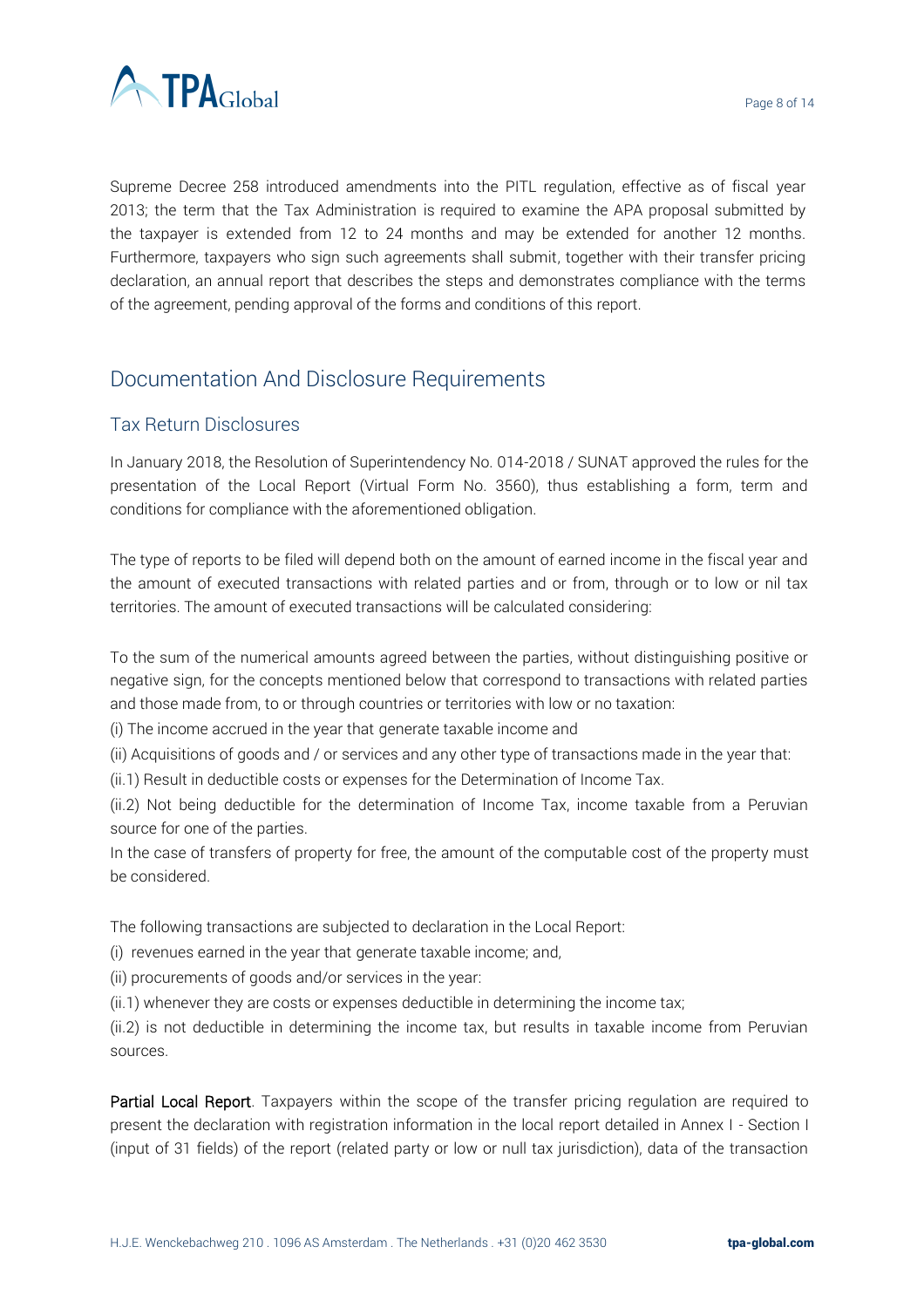

and data of third parties involved in the transaction, when in the fiscal year to which the statement corresponds:

(i) When earned income has exceeded 2,300 UIT  $*$  PEN 9,315,000 approximately USD 2.9 million; and (ii)Executed transactions within the scope of the transfer pricing rules, whose amount of transactions is ≥100 UIT PEN 405,000 approximately USD 126,563, and <400 UIT PEN 1,620,000 approximately USD 506,250.

Complete Local Report. Taxpayers within the scope of the transfer pricing standard are required to submit the declaration with registration information in the local report detailed in Annex II - Section II (input of 46 fields), with the information record (related party or low or null tax jurisdiction), data of the transaction and data of third parties involved in the transaction as well as the information indicated in Annexes III, with the descriptive structure of the Local Report (pdf file) and IV (worksheets in Excel with formulas according to the applied method) and financial statements used), the latter of which must be prepared and attached as indicated in these annexes, when in the fiscal year to which the statement corresponds:

(i) When earned income has exceeded 2,300 UIT PEN 9,315,000 approximately USD 2.9 million; and (ii)They would have made transactions within the scope of application of the transfer pricing rules, whose amount of operations is  $\geq 400$  UIT PEN 1,620,000 approximately USD506,250.

Regardless of the amount of transactions corresponding to transactions within the scope of transfer prices, and even if this is less than one hundred 100 UIT PEN 405,000 approximately USD 126,563), they are obliged to present the declaration as provided in the preceding paragraph. Taxpayers whose income accrued in the fiscal year to which the statement corresponds exceeds 2,300 UIT PEN 9,315,000 approximately USD 2.9 million, when such transactions consist in the sale of goods whose market value is lower than the computable cost.

Transactions with related parties and those that are made from, to or through countries or territories with low or zero taxation that, individually, are less than 2.5 UIT PEN 10,125 do not require the taxpayer to present the information related to the Transfer pricing analysis that is detailed in annexes II, III and IV.

On 29 June 2018, the National Superintendency of Customs and Tax Administration (SUNAT) approved the rules for the presentation of informative affidavits. Master Report (Virtual Form No. 3561) and Country by Country Report (Virtual Form No. 3562), in order to regulate the obligated parties, the form, term and conditions for their presentation, receiving comments until 13 June 2018.

The taxpayers who are members of a group in the fiscal year to which the statement corresponds when their income accrued exceeds twenty thousand (20,000) UIT PEN 81 million approximately USD25.3 million, and when made transactions within the scope of application of transfer pricing rules,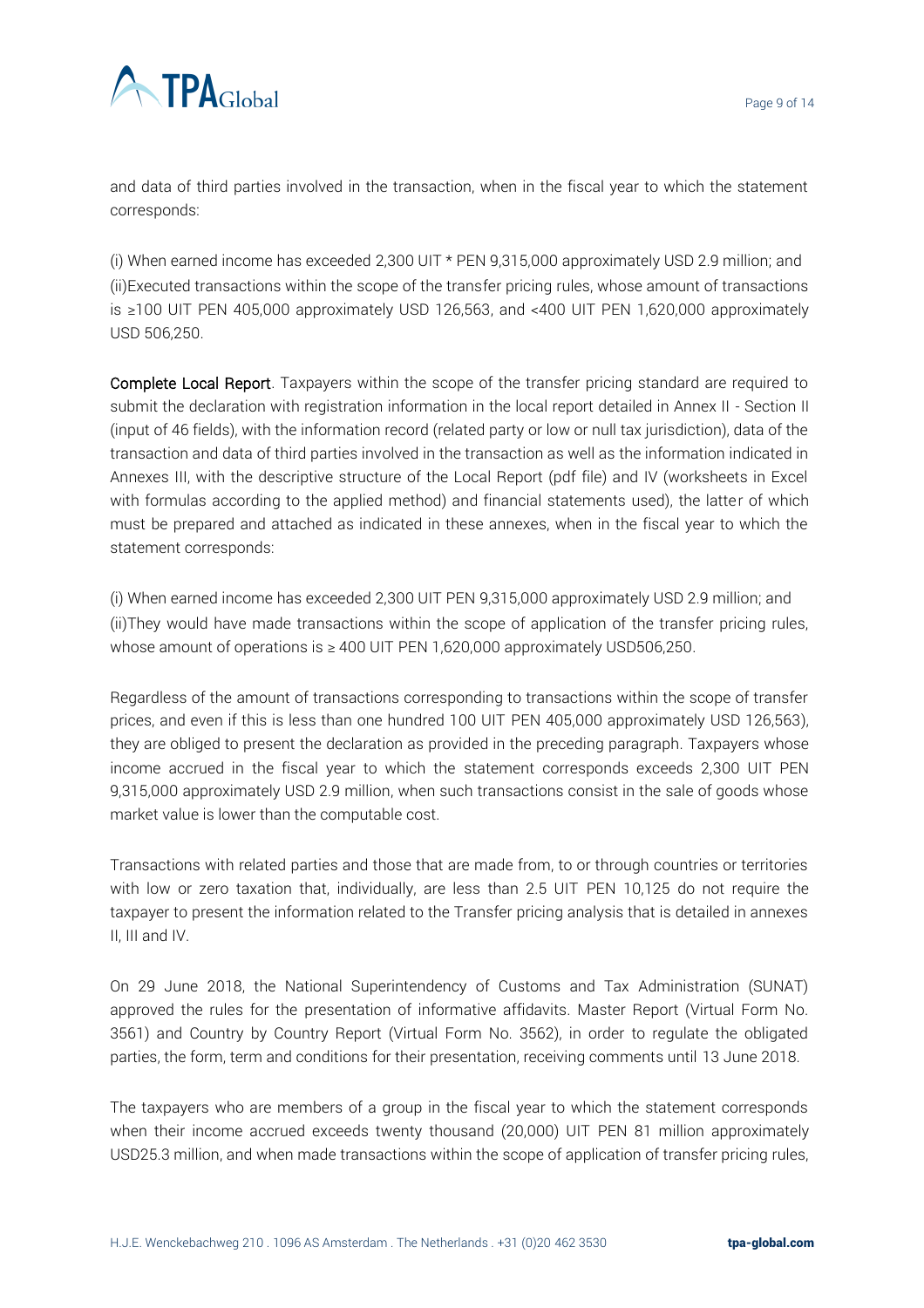

whose amount of operations is equal to or greater than four hundred (400) UIT PEN 1.62 million approximately USD 506,250. It defines the group and the multinational group and its members, the obligated parties, as well as the content of the declarations and their form of presentation. The Master Report 2017 will be declared by exception in the second and third week of the month of November 2018. For the following years, the deadline for the presentation will be during the second and third week of the month of October of each year.

The subjects obligated to present the Country-by-Country Report are those multinational groups whose income accrued in the fiscal year prior to which the declaration corresponds, according to the consolidated financial statements that the parent company of the multinational group must formulate, are greater than or equal to two thousand seven hundred million soles PEN 2,700,000,000 (approximately USD 843.75 million). In the case of country-by-country reports, the Parent of the Multinational Group domiciled in the country or, in its absence, the Designated Parent in Peru will declare them. The deadline for the presentation of the Country by Country Report 2017 will also be by exception in the second and third week of the month of November 2018. For the following years, the deadline for the presentation will be during the second and third week of the month of October. Every year.

## Level of Documentation

Until year 2015 taxpayers that have carried out transactions with related parties and from, to or through tax havens in excess of PEN 200,0000 (approximately USD 62,500) have to declare them, using the telematic declaration platform suite (PDT) through the module PDT 3560 (information basis only, no analysis).

The preparation of a Transfer Pricing Study (TPS) is necessary every fiscal year until year 2015 when:

- − the taxpayer presents an annual turnover in excess of PEN 6 million (approximately USD 1,875,000) and has carried out transactions with related parties and from, to or through tax havens in excess of PEN 1,000,0000 (approximately USD 312,500); and/or
- − the taxpayer has transferred goods to related parties and/or from, to or through tax havens, of which market value is less than its book value.

The TPS can only be prepared until year 2015 and declared in PDF form using the telematic declaration platform suite (PDT) through the module PDT 3560.

For the following years the TPS and the PDT 3560, have been replaced by the Local Report using the virtual form 3560, the Master File, virtual form 3561 and the Country by Country Report, virtual form 3561 accessing using a password through the SUNAT Online Declaration (SOL) portal.

The tax payer is required to prepare the following transfer pricing documentation:

− Master file consistent with Annex I to Chapter V of the OECD Transfer Pricing Guidelines;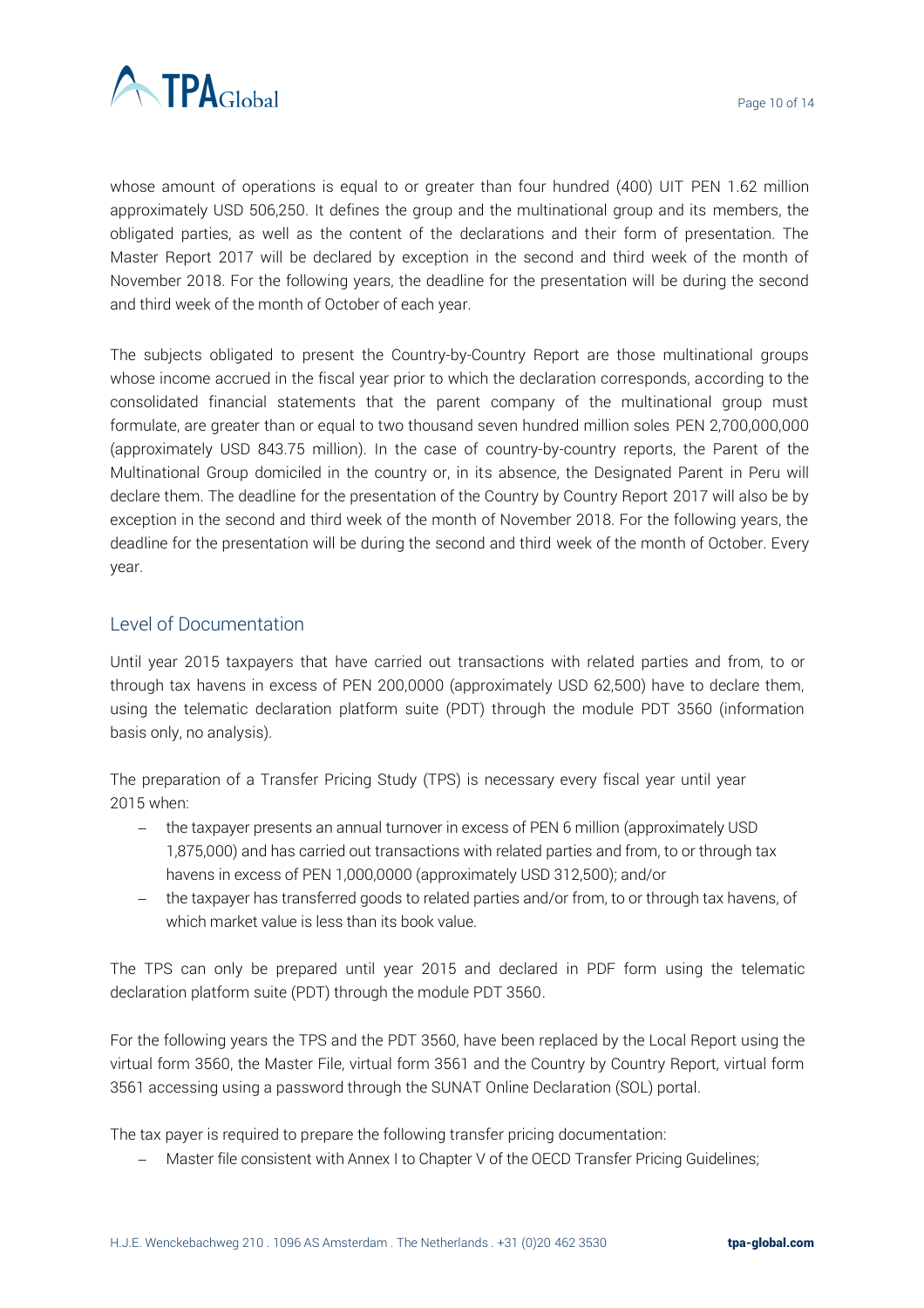

- − Local file consistent with Annex II to Chapter V of the OECD Transfer Pricing Guidelines;
- − Country-by-country report consistent with Annex III to Chapter V of the OECD Transfer Pricing Guidelines.

#### Master file

Threshold: accrued group income exceeds the 20000 UIT (approximately USD 25.3 million). Timing for submission: yearly. The Master file first filing obligation will be required in 2018 and corresponds to exercise 2017.

#### Local file

Threshold: accrued income exceeds the 2300 UIT (approximately USD 2,875,000). Timing for submission: yearly. The Local file first filing obligation is required in 2017 and corresponds to exercise 2016.

#### Country-by-country report

Threshold: PEN 2,700,000,000 (approximately USD 843.75 million). Timing for submission: yearly. The Country-by-country report first filing obligation will be required in 2018 and corresponds to exercise 2017.

## Record Keeping

Records must be kept for 4 years from 1 January of the year in which the income tax declaration is due (generally 31 March of the year following the taxable period). This term is extended to 6 years if no income tax declaration was filed.

# Language for Documentation

Documentation should be drafted in Spanish. It is currently not clear whether the SUNAT accepts that English presentation of some parts of the documentation (e.g. business description of foreign comparables) or those should be translated into Spanish. This issue normally arises during audits and there is yet no clear stand on this.

# Small and Medium Sized Enterprises (SMEs)

Regardless the amount of their transactions with related parties and/or low tax territories in a fiscal year, Taxpayers with a total income below 2,300 UIT do not have to prepare a Local Report, but may be obliged to substantiate the arm's length conditions of their controlled transactions in the event of a transfer pricing audit. They should nevertheless comply with the transfer pricing rules and regulations and be able to support the applied transfer prices with sufficient documentation and information.

Taxpayers with a total income above 2,300 UIT and transactions with related parties and/or low tax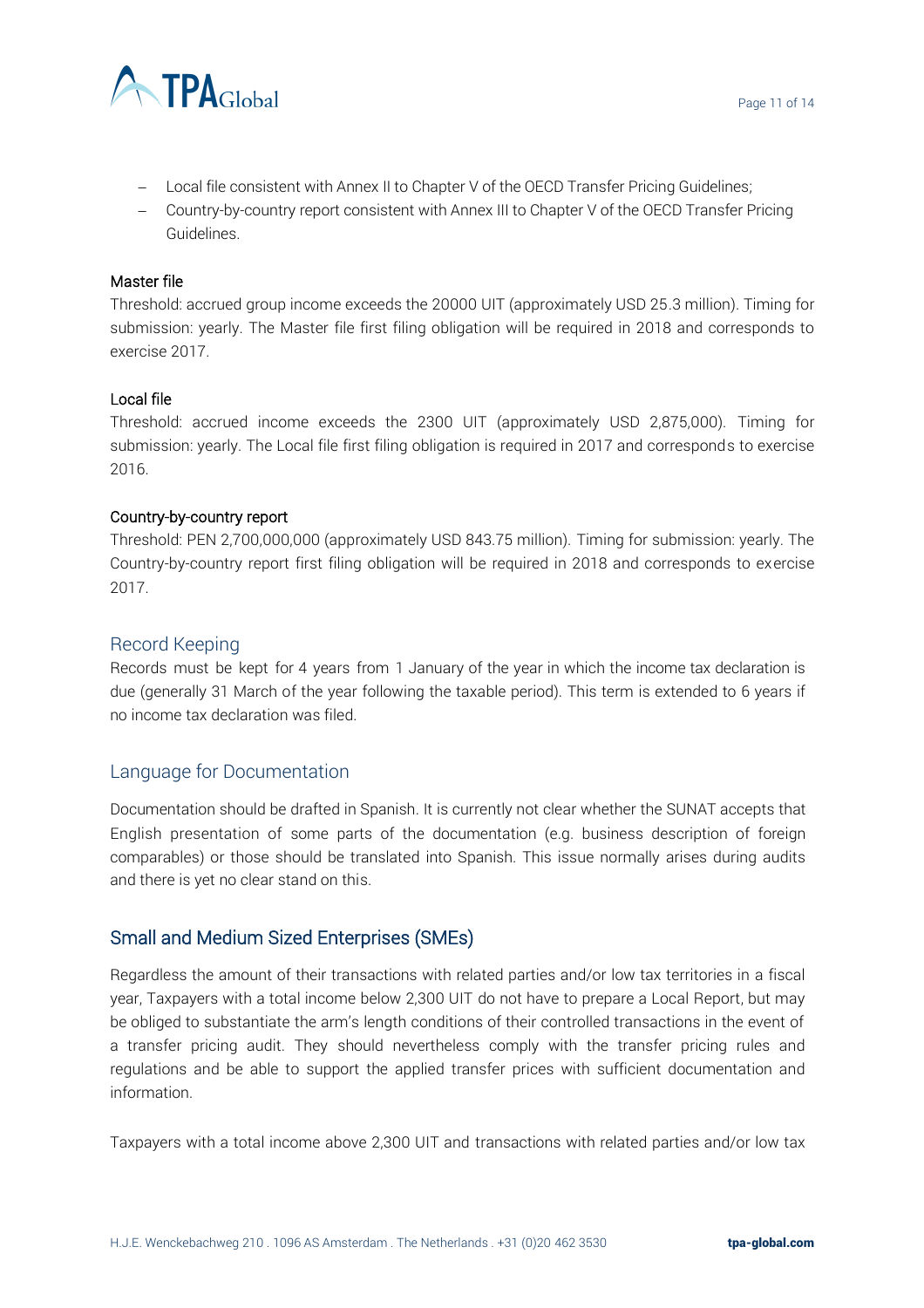

territories in a fiscal year, of which the total value is above 100 UIT but below 400 UIT have to file a Partial Local Report.

Taxpayers with a total income above 2,300 UIT and transactions with related parties and/or low tax territories in a fiscal year, of which the total value is above 400 UIT file a Total Local Report.

# Deadline to Prepare Documentation

The Local File must be prepared at the end of the fiscal year.Considering that an average standard time to prepare transfer pricing documentation is two months, deadline to start preparing the files should be the deadline of the presentation less sixty days. If the taxpayer is obliged to prepare a Partial Local Report, only to flat files are needed (control and flat). If the taxpayer is obliged to prepare a Full Local Report, besides the two flat files, a PDF version of the Local Report and the Excel with the worksheets containing the search strategy, the database outputs and the financial information os the tested party are also necessary. The requeired must be uploaded in order and with pre-defined names, using the corresponding virtual form 3560, afer entering with a passwrod in the Sunat Online Operations (SOL) environment. Taxpáyer will receive on its inbox either a rejection letter with the motives (normally attributable to mistakes in the flat files) or a confirmation letter. Taxpayers failing to declare might be subjected to two fines: (1.) for not presenting the transfer pricing declaration and (2.) for not having the Local File. SUNAT can ask for this study from this point in time as well as during an audit.

# Deadline to Submit Documentation

Based on the last digit of his tax ID, the tax payer is required to submit the Local file in June of the following year (ruling N° 014-2018/SUNAT of 18 January 2018). Likewise, the filing of the Master Report and Country-by-country Report is October 2018 (ruling Nº 163-2018/SUNAT 29 June 2018).

| <b>TAX ID LAST DIGIT</b> | Local Report 2016 (*) | Local Report 2017 (**) | Master File and CbC Report 2017<br>$(\star\star\star)$ |
|--------------------------|-----------------------|------------------------|--------------------------------------------------------|
| 0                        | April 13, 2018        | June 14, 2018          | November 15, 2018                                      |
|                          | April 16, 2018        | June 15, 2018          | November 16, 2018                                      |
| 2 <sub>V</sub> 3         | April 17, 2018        | June 18, 2018          | November 19, 2018                                      |
| 4y5                      | April 18, 2018        | June 19, 2018          | November 20, 2018                                      |
| 6y7                      | April 19, 2018        | June 20, 2018          | November 21, 2018                                      |
| 8y9                      | April 20, 2018        | June 21, 2018          | November 22, 2018                                      |
| Good Taxpayers           | April 23, 2018        | June 22, 2018          | November 23, 2018                                      |

#### Deadlines BEPS Reports Peru. Fiscal Years 2016 and 2017

#### Notes

(\*) Legal Basis: RS No. 014 -2018 / SUNAT. First Transitory Complementary Disposition.

Does not require a Benefit Test

(\*\*) Legal Basis RS No. 014 -2018 / SUNAT. Article 9 and RS No. 341 -2017 / SUNAT. If you require Benefit Test (\*\*\*) Legal Basis RS No. 163 -2018 / SUNAT. Unique Transitory Complementary Provision. Following years filing will be in October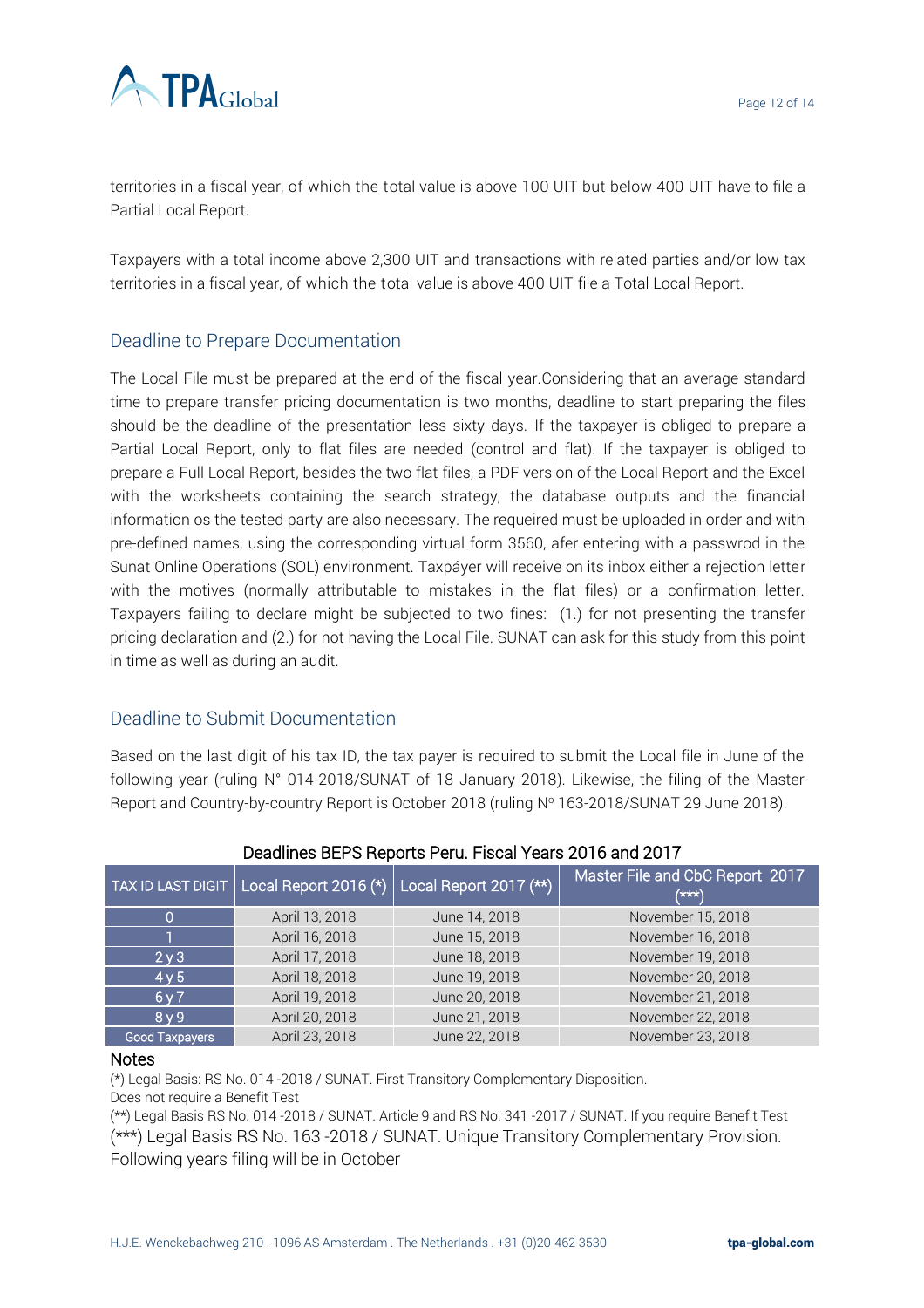

# Statute Of Limitations

The standard statute of limitations for an income tax assessment is 4 years from 1 January following the year in which the income tax declaration is due (generally 31 March of the year following the taxable period). This term is extended to 6 years if no income tax declaration was filed (Articles 87-7 and 43 of the Tax Code).

# Transfer Pricing Methods

According to Article 32(A) of the PITL 6 methods are acceptable:

- − CUP method; with the exception made to CUP applied to commodities (see above).
- − resale price method;
- − cost plus method;
- − profit split method;
- − residual profit split method;
- − transactional net margin method.

According to Article 32-A, subsection e), the prices of transactions subject to the scope of this article shall be determined in accordance with the internationally accepted methods establishes in this law, for which purpose it should be considered to be the most appropriate to reflect the economic reality of the transaction.

According to the PITL, the prices of the transactions subject to the scope of the application of transfer pricing are determined in accordance with the most appropriate method to reflect the economic reality of the transaction. Likewise, the regulation of the law mentioned above has provisions to establish the most appropriate transfer pricing method according to the certain criteria:

- − Compatibility with the business or commercial structure of the company or entity;
- − Be provided with the best quality and quantity of information available for a proper application and justification;
- − The most appropriate degree of comparability between parties, transactions and functions; and
- − Require a lower level of adjustment in order to eliminate the differences between facts and comparable situations.

Exceptionally if none of the referred methods can be applied due to special characteristics or nature, other reasonable methods will be allowed. Legislative Decree N° 1312, published on 31 December 2016 introduced the possibility of applying other methods.